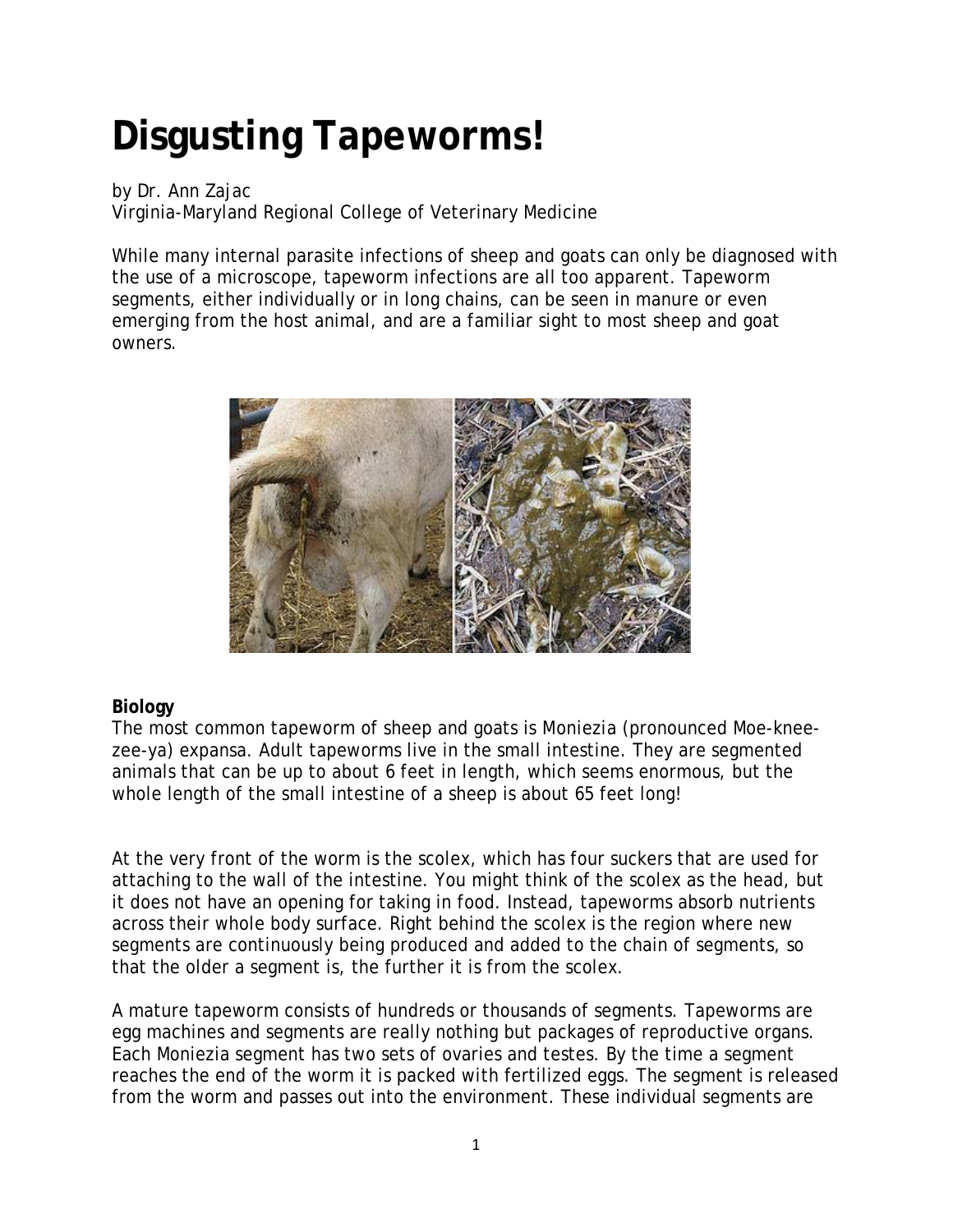often seen in manure (figure 1). They are wider than they are long, up to about ½ inch in width.

Sometimes long strings of segments are passed from an animal, probably because of tapeworm death (their life span is about 3 months) or a process called "destrobilization" that occurs when a tapeworm undergoing stress in the intestine drops most or all of its segments and then grows new segments. Sudden change in diet has been associated with destrobilization.

## **Life Cycle and Diagnosis**

A tapeworm egg in the environment can only continue developing if eaten by a freeliving pasture mite. Normal pasture contains millions of these microscopic free-living mites. Inside the mite, the tapeworm develops over a period of 1 to 4 months into a form that can infect a sheep or goat. Tapeworm larvae can overwinter in infected mites.

Sheep and goats routinely consume pasture mites while grazing and when a mite with a fully developed larva is eaten, the tapeworm larva will complete its development to the adult stage in the small ruminant small intestine. It takes about six weeks for a mature tapeworm to form and start shedding segments containing eggs. Infection is far more common and apparent in lambs and kids than in adult sheep and goats. Animals develop an immune response to tapeworms that may not completely prevent infection, but will limit the number and size of tapeworms.

Tapeworm infection is usually diagnosed by seeing segments in manure, but individual tapeworm eggs can also be seen on a routine fecal exam. The number of tapeworm eggs seen on a fecal exam does not provide information about how many tapeworms are present because eggs are passed in the segments and are not evenly distributed in manure samples. In fact, tapeworm eggs may not be seen at all in a fecal exam, even when segments were observed in an animal's manure.

## **Impacts of Tapeworms**

Of course, the important thing about tapeworms for the small ruminant producer is whether they affect animal health. It seems likely that a parasite the size of *Moniezia* would do substantial damage to any sheep or goat it parasitizes by robbing the host of nutrients or causing diarrhea or intestinal blockages. Surprisingly, intestinal blockages caused by tapeworms are normally very rare. Although they are big, tapeworms are not inert objects in the intestine that easily get tangled up in clumps that block the intestine.

But, what about long term effects on growth? There have been a few studies over the years on the effects of tapeworms in sheep, and they do not provide strong evidence that weight gains in lambs are affected by the presence of tapeworms. However, there have been a few studies conducted recently in which treated lambs showed increased weight gain compared to untreated animals.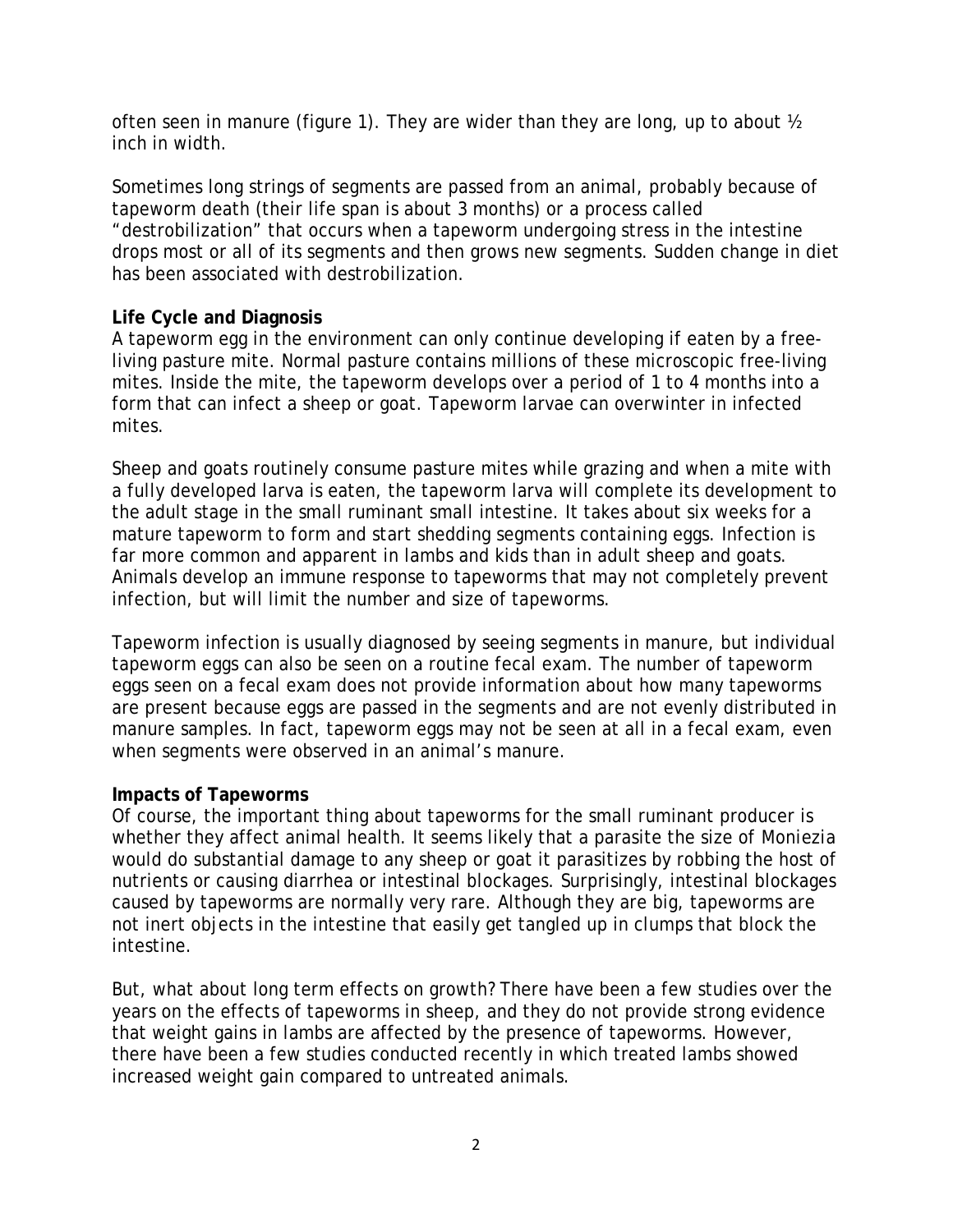**So, should sheep and goats be treated for tapeworms? Here are the pros and cons:**

**Pros:**

- Some people find tapeworms distasteful (I find that hard to understand, but I'm a parasitologist!)
- There is some evidence that weight gains in lambs are improved by treatment.
- It has been suggested that heavy loads of tapeworms may alter intestinal function enough to create a more favorable environment for other disease causing organisms, although at this time there is no direct evidence to support this theory.

**Cons:**

- There aren't many studies, but the conclusion from the majority is that there is no production benefit from treatment. This means there was no weight gain advantage or reduction in clinical disease (diarrhea, etc.) in treated animals.
- The hypothesis that heavy tapeworm infection may be associated with changes in intestinal function that could predispose sheep and goats to bacterial disease has not been tested in any controlled experiments. Situations that lead to heavy tapeworm infections might also lead to increased rates of clostridial infection without a cause and effect relationship.
- The only approved product in the U.S. for treatment of sheep for tapeworms is albendazole (Valbazen®). This product is also approved for goats as a treatment for liver fluke. There are already high levels of resistance in barber pole worm (Haemonchus) to albendazole (and the related drug fenbendazole: Safegard® and Panacur®). Treatment for tapeworms with Valbazen® increases selection for resistant barber pole worm. The most effective drug for tapeworm treatment (praziquantel), which has no activity against barber pole worm, is not approved for use in small ruminants in the U.S.

Why might there be differences in study results? There could be several factors involved: the first is that drugs vary in their efficacy against tapeworms, so in some of the older studies treatment for tapeworms may not have been effective enough to show a treatment benefit. Differences in tapeworm load or timing of treatment may also have an effect. But perhaps more important is that many factors affecting general animal health can influence how much benefit anti-parasitic treatment will have. The results of field research are always strongly influenced by interactions of diet, environment, and other disease problems.

There has also been a suggestion that enterotoxemia (overeating disease) caused by *Clostridium* bacteria may occur more often in animals with heavy tapeworm infection. There have been no experimental studies to support this hypothesis, but researchers found that a common rat tapeworm reduced the muscular activity of the small intestine of infected rats and this change was associated with a change in the